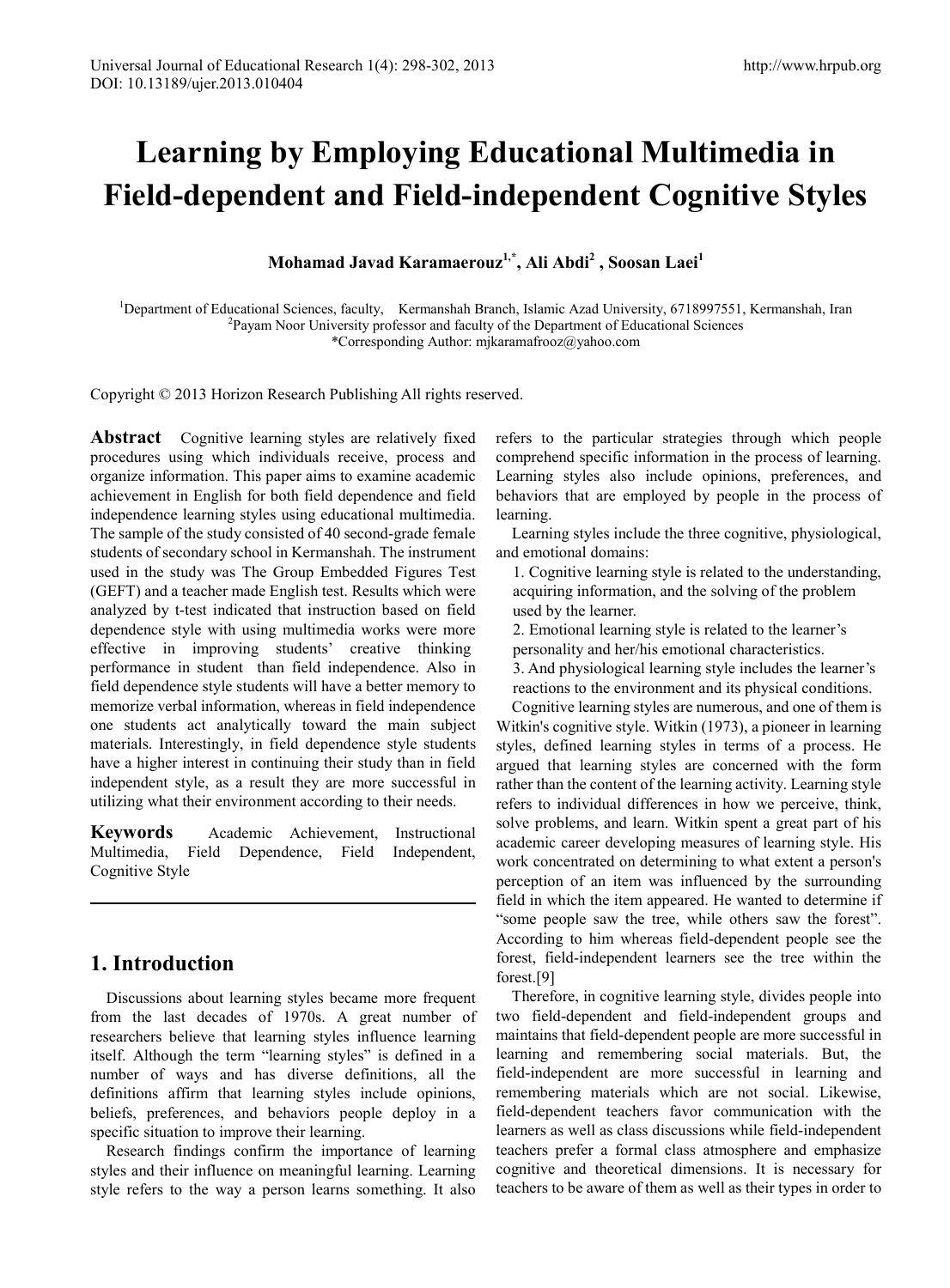be able to help them in taking advantage of different learning styles. Teachers also need to adopt their own educational and communication styles as much as possible to their students' learning styles and save students the right to act and learn, at least sometimes, according to their own learning styles. Researchers have shown that students learn differently under the same circumstances. Moreover, they employ different methods for studying their courses, and these methods are formed to some extent under the influence of their learning styles as well as the content of the course.

Different studies have discovered the relationship between one's personal traits and their filed-dependency or filed-independency. Some of the characteristics of field-dependent people are: passivity, dependence, and approval, whereas the traits of field-independent ones include courage, independence, and improvement.

Researchers have indicated that students learn differently under the same circumstances. Moreover, they employ different methods for studying their courses, and these methods are formed to some extent under the influence of their learning styles as well as the content of the course.

The conducted researches illuminate that the field-dependent are more successful in learning already organized materials than in learning those materials that are not organized enough. The field-independent, however, better understand those materials they organize themselves than those materials already organized. A point to be noted here is the extent to which educational media can mediate in the learning process and whether these media can influence people's learning styles. In other words, since one of the most exciting and innovative events in education in recent years has been the employment of new educational technologies, what is the role of such educational technologies in learning in different styles?

These technologies have reinvigorated many classes. Teaching the sciences by the use of new devices in laboratories has been revitalized. Video tapes and films have brought the real world into the classes. Despite this, we are still at an early stage in the educational and learning technology revolution. Computers enable the teachers to radically alter learning environments. The rate of the development of new educational technologies (as meaningful segments of education) is still unknown. Noticeable developments are being achieved in this regard [2].

Research on the physiology of mind and the psychology of cognition has challenged the traditional model of learning the objective of which was good command of facts and ides, and directs specialists to more recent theories like constructivism. Constructivism as a theory believes that knowledge is the result of the continuous interaction of the learner with the available constructions for a better understanding of the world [3]. In other words, constructivists hold that learning is a dynamic process and that the learners construct their personal knowledge by choosing and communicating information and create hypotheses and decisions. One of the implications of this theory is to take into account the motivations of the learners. According to the theory of constructivism, it is the learner who is the center and basis of education. Meaningful learning happens when the students find effective ways to solve problems and when qualified learning happens.

Although qualified learning may differ in detail, it is generally accepted that in order for learning to take place, the learners should be motivated. Fundamental concepts must be understood and knowledge must develop through more complicated and more elevated thinking skills. Information and communication technologies cycle representation systems by the use of different kinds of stimuli (photo, sound, and movement) and fulfill the requirements of different kinds of learning (cognitive, emotional, mental, and kinesthetic) [4].

In our country, students start learning English at a general level (general English) from the first grade in secondary school to the end of their high school and by entrance into university they must pass special English courses (English for specific purposes) in that the presupposition is that by the end of high school they know English at a general level. What we observe, however, is that most English learners have difficulties with English not only after finishing their general education but even after the graduation from university.

The findings of the researches conducted in the field of education indicate the importance of learning styles and their influence on meaningful learning. 'Learning styles' refer to the ways a person learns. It also signifies the diverse methods through which people comprehend the information in the learning process. Learning styles are also beliefs, preferences, and behaviors that are employed by people in the learning process. Accordingly, it is necessary to study the effects of educational technology –which is of great importance in learning – on learning styles.

The present study compares and contrasts the performance as well as the degree of learning English in the two styles of field-independent and field-dependent that has been educated by the use of multimedia. Accordingly, the following questions are dealt with in order to determine whether employing educational multimedia has the same effects on field-dependent and field-independent learners or not. Therefore, the findings obtained from the study of the following hypotheses are reported in this article:

- 1.There is a difference in the performance of the field-dependent and field-independent students who have been educated by employing multimedia.
- 2.There is a difference in the scores of the English exam of the field-dependent and field-independent students who have been educated by employing multimedia.
- 3.Field-independent students are at a higher level in analyzing comprehension compared to field-dependent students.
- 4.Field-dependent students have a better memory concerning verbal information than the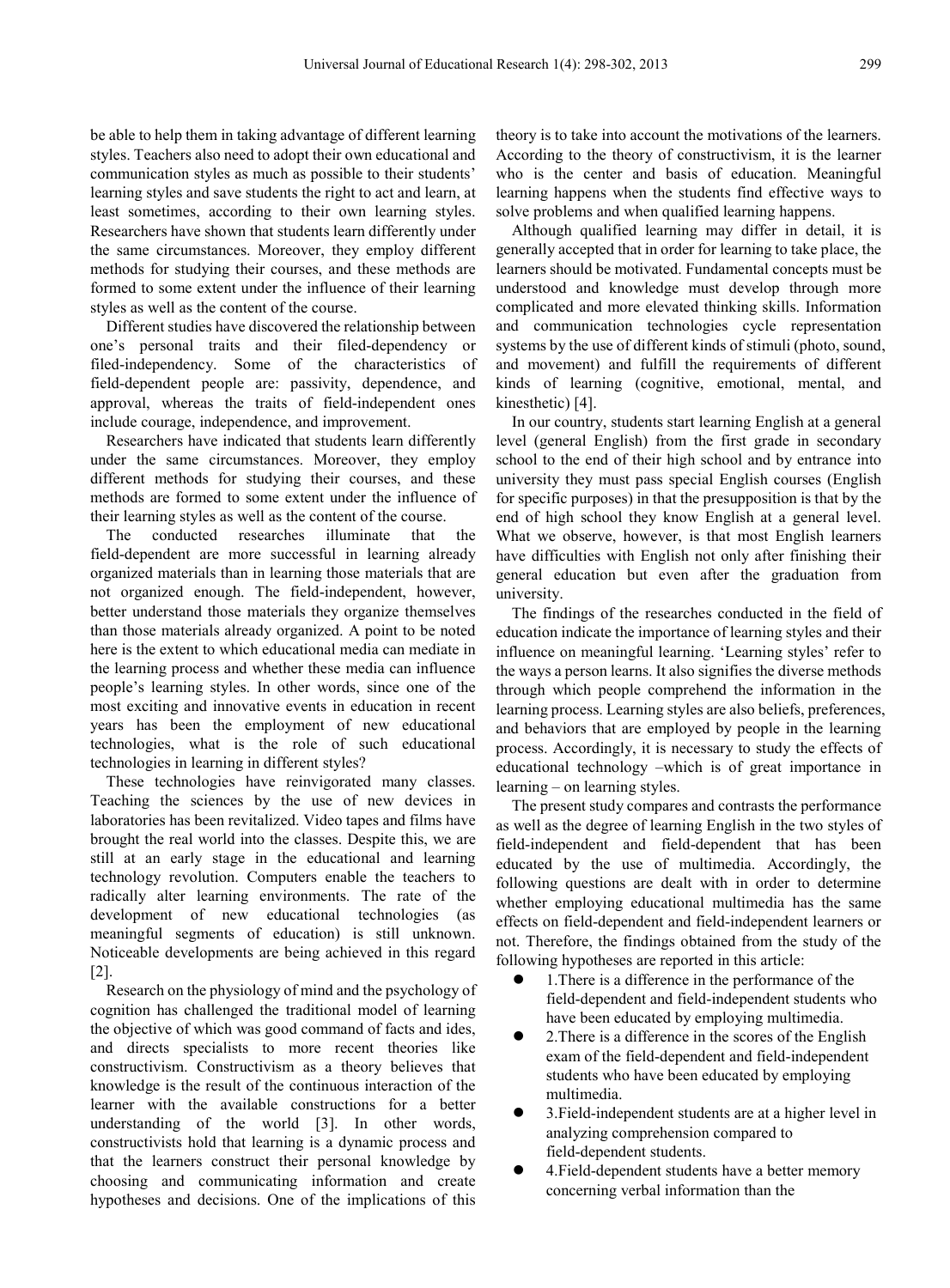field-independent students.

# **2. Materials and Methods**

#### **2.1. Methodology**

This research is an applied one which was quasi-experimentally conducted. The population under study was 200 Islam Abad female students at the second grade in secondary (guidance) school who were studying in ten separate classes in the Academic year 2010-2011. At first, in this group of 200 students the so-called "Embedded Figures Test" (EFT) was conducted according to the results of which students were divided into the two groups of field-dependent and field-independent. Then, 20 students were chosen simple randomly among the field-dependent students. Likewise, 20 students were randomly chosen among the field-independent students. The sum total of the sample accordingly was 40 who were chosen by controlling the variables of age, gender, subject, teacher, and the level of education for the purpose of achieving homogenized groups.

Before educating the groups by the use of multimedia, a teacher-made achievement test was conducted to measure the performance level of the students (pre-test). At the end, after educating both groups by the use of multimedia, this exam was once more conducted (post-test), and after comparing the performance of the two groups, the results of the pre-test and post-test were likewise compared.

This project has two independent variables, namely the method of education (education through educational multimedia) and the two cognitive styles of field-independency and field-dependency the influence of which on the dependent variable of learning was studied. Learning includes the achieved scores of the students which were obtained through achievement tests. The instrument employed for the accumulation of the data in this research includes two tests.

The first test is the group version of the Embedded Figures Test (GEFT) (which shows the degree of field-dependency and field-independency of the samples). This test was developed by Witkin and Ultman in 1971 [6]. It is consisted of three component parts. The first part includes 7 pictures which are offered for practice and must be conducted in 12 minutes. Each of the second and third parts consists of 9 pictures and each is conducted in 5 minutes to measure the scores of the test based on the second and third parts. The range of the score of the test varies from 0 (complete dependence) to 18 (complete independence). The higher the score of the taste, the more field-independent s/he is.

The second test is a teacher-made achievement test in English (which indicates the level of performance and learning of the samples). The test consists of 20 questions which are devised by a number secondary school (guidance school) English language teachers.

#### **2.2. Statistical Analysis**

#### 2.2.1. Hypothesis

There is a meaningful difference between the performance of field-independent and field-dependent students who are educated by the use of multimedia.

Table (1), independent T test shows the meaningful Mean difference of field-dependent students' scores and those of the field-independent students.

Table (1) shows that since t is 2.689 and the significance level is  $0.01$  which is less than  $0.05$  (sig <  $0.05$ ) which in turn shows that the difference the two groups is meaningful, then the hypothesis zero is rejected and its antithetical hypothesis is accepted. The first hypothesis is accordingly accepted. As a result, there is a 95 percent chance for a meaningful difference to exist between the performance of field-independent and filed-dependent students who are educated by multimedia.

#### 2.2.2. Hypothesis

field-dependent students who are educated by the help of multimedia have a better performance compared to field-independent students who are educated by the use of educational media.

Table (2): independent t test shows the meaningfulness of field-dependent students' better performance compared to field-independent students.

Table (2) shows that since the T equals 2.799 with a significance level of 0.01 which is less than 0.05 (sig  $< 0.05$ ) which shows that the Mean difference is meaningful, hypothesis zero is rejected and its antithesis, i. e., hypothesis 1, is confirmed. Moreover, since the Mean of the field-dependent group is higher, hypothesis number 2 is confirmed. Accordingly, there is a 95 percent chance for the field-dependent students who are instructed by the help of multimedia to have a better performance compared to the field-independent students who are educated by using educational media.

#### 2.2.3. Hypothesis

In teaching by the help of multimedia, field-independent students are more analytical concerning the main content than the field-dependent students.

Table (3), independent T test indicates the meaningfulness of the Mean difference in the scores of field-dependent and field-independent students concerning the main content.

Table( 3) indicates that since the T equals 2.989 with a significance level of 0.01 which is less than 0.05 (sig < 0.05) which in turn shows that the Mean difference between the scores of the two groups is meaningful, then hypothesis zero is rejected and its antithesis is accepted. Therefore, hypothesis 3 is accepted. Accordingly, in teaching by the help of multimedia, there is a chance of 95 percent for filed-independent students to be more analytical concerning the main content than the field-dependent students.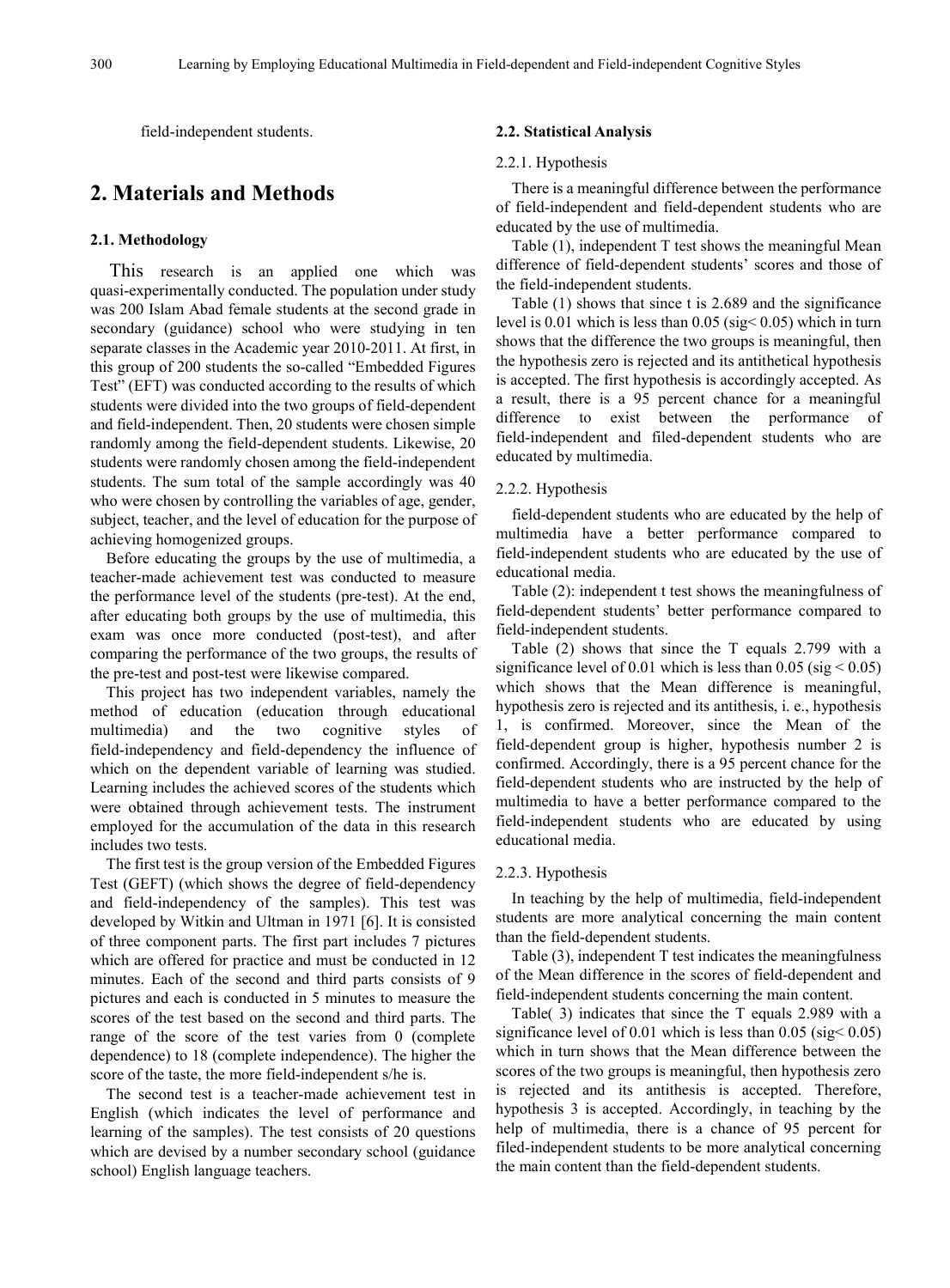#### 2.2.4. Hypothesis

In teaching by employing multimedia, the field-dependent students have a better memory for data and topics which are verbally expressed compared to the field-independent students.

Table (4) independences T test for indicating the meaningfulness of the Mean difference in the scores of field-dependent and field-independent students in expressing the content.

Table( 4) indicates that since T is 2.578 with a significance

level of 0.01 that is less than 0.05 (sig< 0.05) which shows that the Mean difference of the two groups concerning the expression of the main content is meaningful, hypothesis zero is rejected and its antithetical hypothesis is accepted. Accordingly, there is a chance of 95 percent that field-dependent students who are instructed by the help of multimedia have a better memory for those information and subjects which are verbally expressed compared to their peer field-independent student.

| Group             | Number | Mean  | <b>Standard Deviation</b> | Mean<br><b>Differences</b> | Degree of<br>Freedom | $\mathbf{T}$ test | Significance<br>Level |
|-------------------|--------|-------|---------------------------|----------------------------|----------------------|-------------------|-----------------------|
| field-dependent   | 20     | 35.05 | 8.605                     |                            | 38<br>2.689          |                   | .01                   |
| Field-independent | 20     | 26.90 | 10.473                    | 8.150                      |                      |                   |                       |

**Table 1.** Independent T test

| Group             | Number | Mean  | Standard<br>Deviation | Mean<br><b>Differences</b> | Degree of<br>Freedom | $T$ test | Significance Level |
|-------------------|--------|-------|-----------------------|----------------------------|----------------------|----------|--------------------|
| field-dependent   | 20     | 36.05 | 9.605                 |                            |                      |          | .01                |
| Field-independent | 20     | 27.90 | 11.473                | 9.150                      | 39                   | 2.799    |                    |

**Table 2.** Independent t test

| Group             | Number | Mean  | <b>Standard Deviation</b> | Mean<br><b>Differences</b> | Degree of<br>Freedom | $T$ test | Significance<br>Level |
|-------------------|--------|-------|---------------------------|----------------------------|----------------------|----------|-----------------------|
| field-dependent   | 20     | 9.573 | 10.67                     | 7.160                      | 40                   | 2.989    | .01                   |
| Field-independent | 20     | 26.90 | 10.473                    |                            |                      |          |                       |

| Group             | Number | Mean  | <b>Standard Deviation</b> | Mean<br><b>Differences</b> | Degree of<br>Freedom | $T$ test | Significance<br>Level |
|-------------------|--------|-------|---------------------------|----------------------------|----------------------|----------|-----------------------|
| field-dependent   | 20     | 20.83 | 8.709                     | 8.170                      | 37                   | 2.578    | .01                   |
| Field-independent | 20     | 8.82  | 7.473                     |                            |                      |          |                       |

# **Table 3.** Independent T test

### **Table 4**. Independence T test